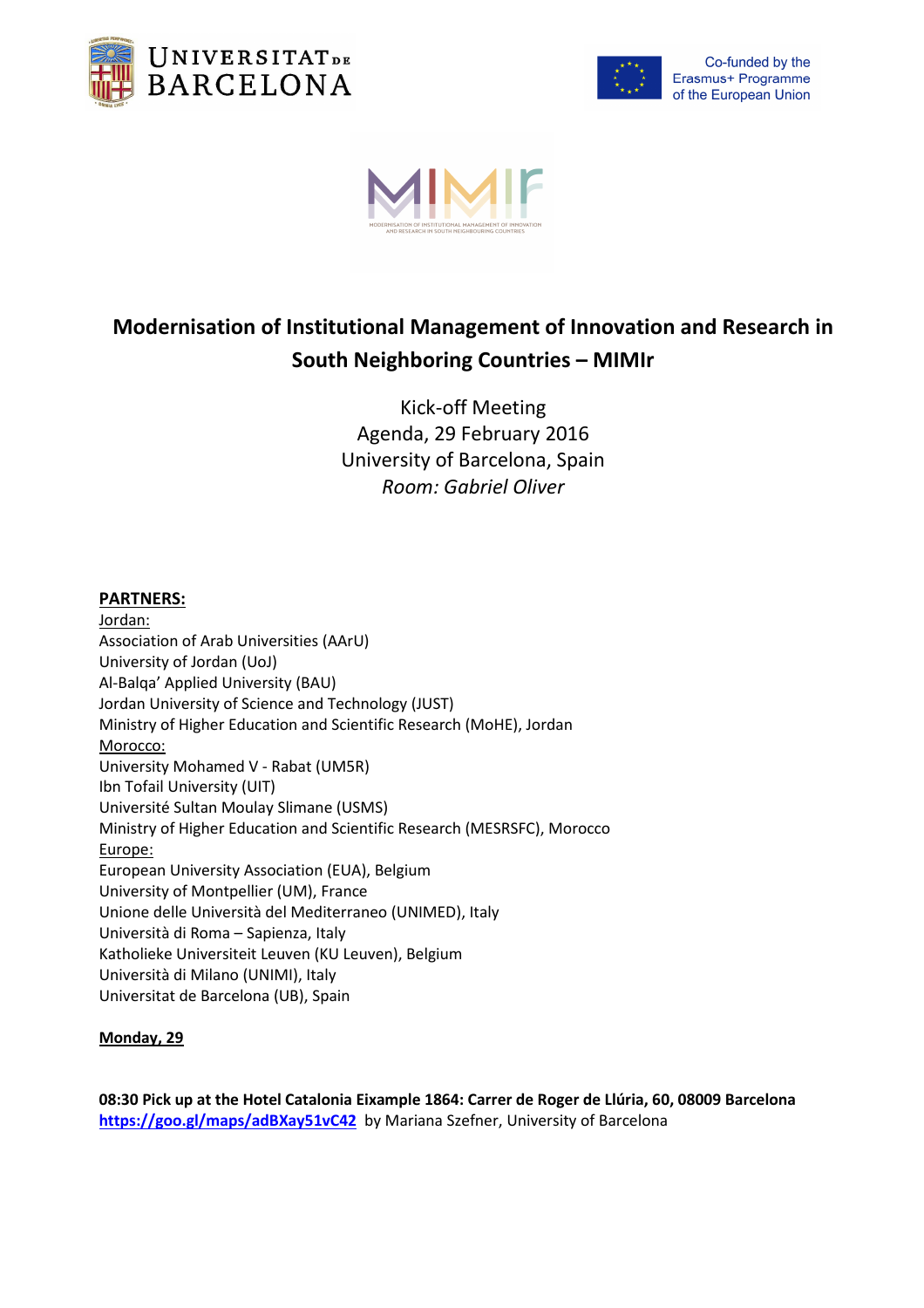





## **09:00-09:30**

Arrival and registration at *Universitat de Barcelona, Gran via de les Corts Catalanes 585, Room: Gabriel Oliver*

## **09:30-10:30**

Presentation of the Project´s Objectives and Structure - Setting up the working strategy. Introduction Words, Dr. Jordi Alberch Vié, Vice-Rector for Research, Innovation and Transfer, University of Barcelona

*10:30-11:00 Coffee Break at the University of Barcelona Claustro de Letras (First Floor)*

## **11:00-13:30**

-Starting the project: State of the Art, Nicolas Patrici, University of Barcelona -Presentation of the Research Management Situation in Europe, a brief overview – Francesca Maltauro, European University Association, Belgium

-Presentation of the Research Management situation in Jordan, a brief overview – Abdullah Al-Zoubi, Association of Arab Universities, Jordan

-Presentation of the Research Management situation in Morocco, a brief overview - Omar El Youssoufi Attou, Ministry of Higher Education and Scientific Research, Morocco

Open discussion (and floor open to discuss the WP1's and WP2's methodology and strategy)

*13:30-14:30 Lunch at the University of Barcelona (BUFFET): Claustro de Letras (First Floor)* 

#### **14:30-17:00**

Financial presentation, Agustina Calabrese, University of Barcelona Q&A Session and Open discussion

#### **17:00**

Closing words and end of the meeting

## **Thursday, 1**

**10.00.** Visit to IDIBAPS (the August Pi i Sunyer Biomedical Research Institute) (Carrer del Rosselló, 149) http://www.idibaps.org/en\_index.html

#### **GENERAL INFORMATION IN BARCELONA**

#### **Arrival:**

The best way to get around Barcelona is by metro. The metro runs from 5.00 to 24.00 from Monday to Thursday and from 5.00 to 2.00 on Fridays.

Tickets can be bought on the stations. A single ticket costs 2.15  $\epsilon$ .